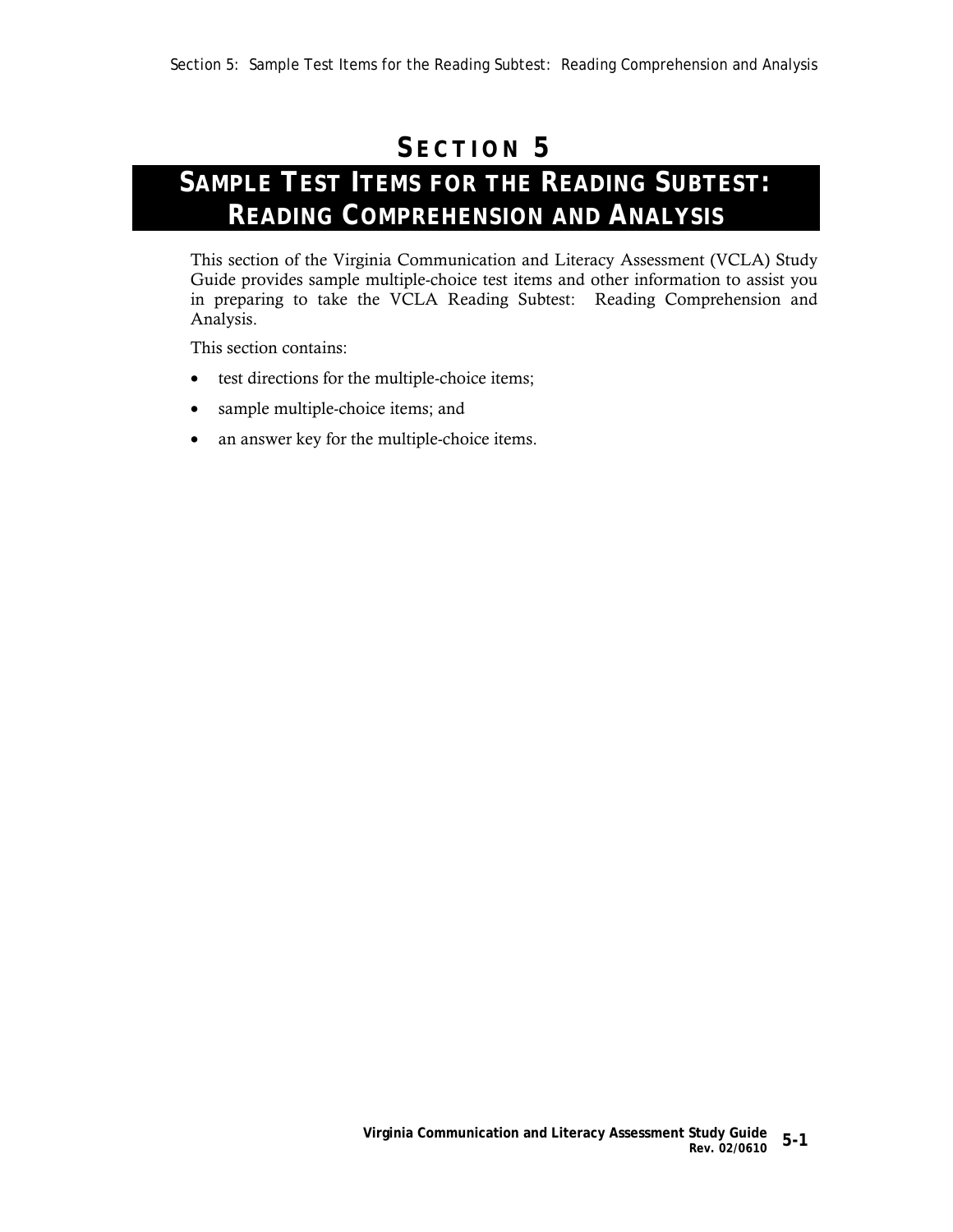### **Multiple-Choice Items**

#### **Test Directions for the Reading Subtest Multiple-Choice Items**

#### **DIRECTIONS FOR THE MULTIPLE-CHOICE ITEMS OF THE READING SUBTEST**

The Reading subtest consists of eight reading selections. Each reading selection is followed by several multiple-choice items related to the selection. Read each question carefully and choose the ONE best answer based on the information contained in the selection you have just read. The order of information requested by the items does not necessarily correspond to the order of information in a given selection. You may refer back to the selection to answer the items.

There are a total of 40 multiple-choice items in the Reading subtest, numbered 1 to 40. Record your answer to each item **on Answer Sheet D** in the space that corresponds to the item number. Completely fill in the space having the same letter as the answer you have chosen.

Do NOT make any stray marks on your answer sheet. **You may use the margins of this test booklet for scratch paper, but only the answers that you record on your answer sheet will be scored.**

# **USE ANSWER SHEET D**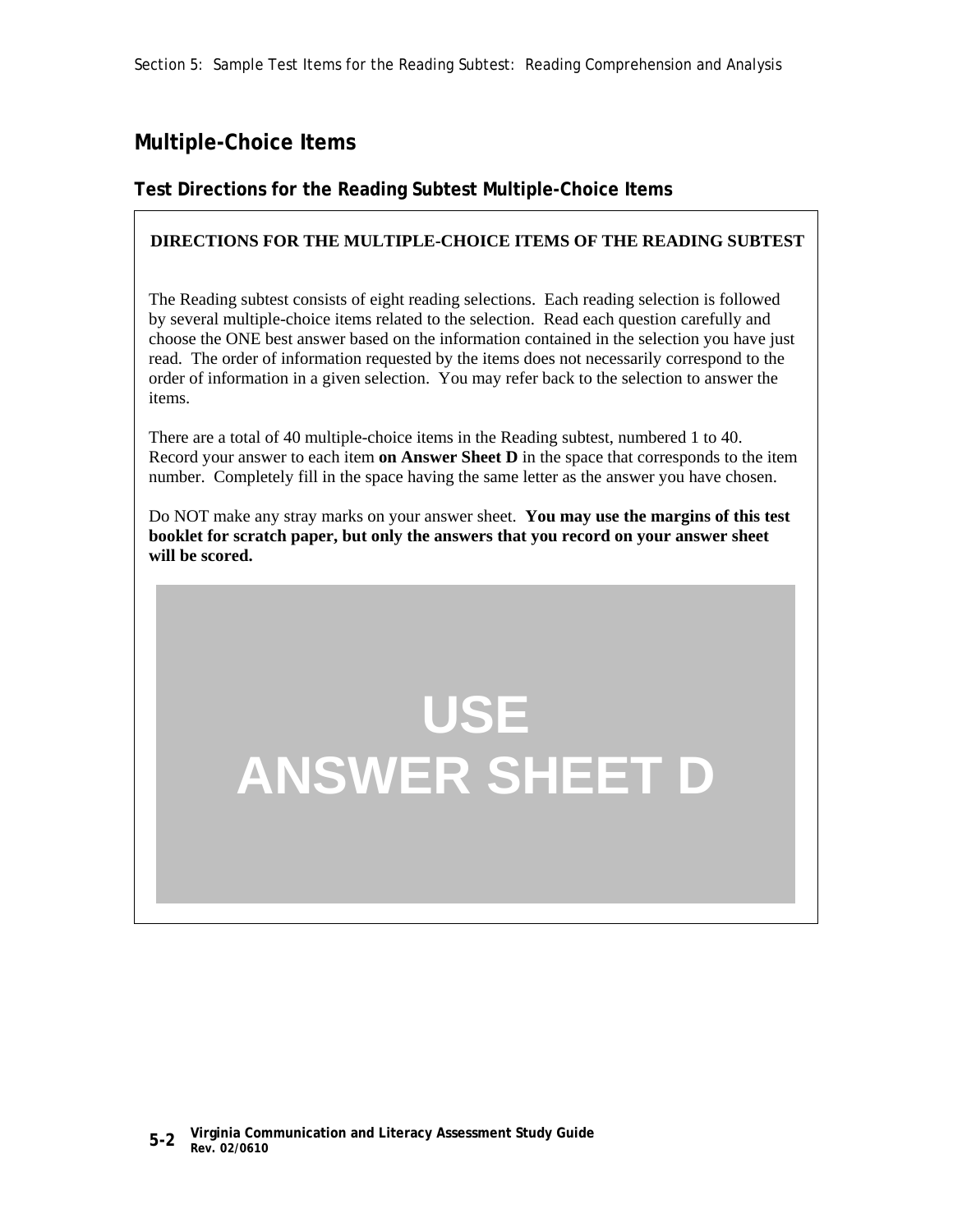**Use the passage below to answer the five questions that follow.** 

#### **The Awakening**

1 As a commentator on Creole and Cajun culture in New Orleans, Kate Chopin labored for many years in relative anonymity, known only to a small group of regional readers. All that changed in 1899 when the publication of her novel *The Awakening* took the literary world by storm. One of the first "feminist" novels, the work illuminated the complex realities of gender relations at the end of the nineteenth century and encouraged women to seek personal, financial, and emotional freedom in their lives. Its open assault on Gilded Age social norms made it one of the most controversial literary works of the era.

2 As the title suggests, the novel is about a woman "waking" from a slumber that has kept her trapped and powerless. Its main character, Edna Pontellier, has come to realize that her identity is based entirely on her roles as wife and mother. Feeling that her life is incomplete, she becomes increasingly restless and rebellious. By the novel's climax, Edna believes that she will only find happiness if she can pursue her own needs and desires outside the restrictions imposed by family obligations. In the end, however, her journey is cut short by her tragic inability to surmount the conventions and prejudices that surround her.

3 Publication of *The Awakening* ignited a firestorm of controversy. Although not all reviews were negative, most commentators found much more to condemn than to praise. They accused Chopin of encouraging women to place their personal whims before their domestic responsibilities. That her compelling

prose led readers to identify with Edna's emotional turmoil and to feel compassion for her only made the novel all the more dangerous. There was considerable irony here. Unwilling to admit that women might have anything to complain about, these critics provided unwitting support for Chopin's contention that society unnecessarily limited women's options in life.

- 4 More than one hundred years after its initial publication, *The Awakening* continues to stimulate discussion about the intersection of class, gender, and power in American society. Although Chopin was not the first person to write about women whose longing and desperation lead to tragedy—similar characters can be found in Emily Brontë's *Wuthering Heights* (1847) and Charlotte Brontë's *Jane Eyre* (1847)—she demonstrated an unusual ability to illustrate the complex ways in which women understand and shape their world independently of men.
- 5 Rather than simply advocating women's rights, she asked readers to think critically about how social and cultural factors influenced the opportunities available to women. In so doing, she challenged popular assumptions and encouraged readers to take a fresh look at conventional notions about women's place in society. That not everyone chose to do so hardly detracts from her achievement, for *The Awakening* remains one of the most provocative and influential novels ever published in this country.

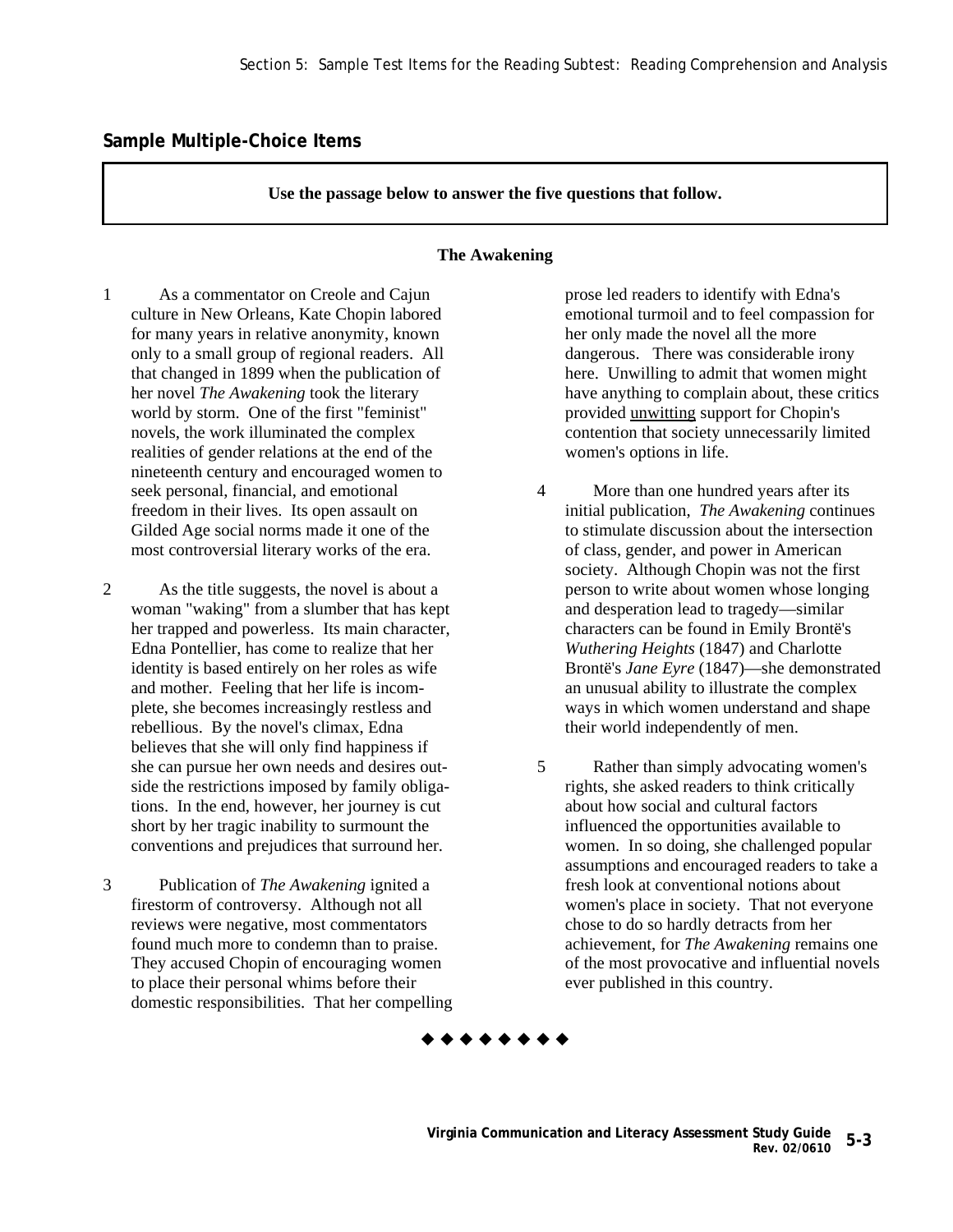- 1. Which of the following is the best *synonym* for the word unwitting as it is used in the third paragraph of the passage?
	- A. unwanted
	- B. uninformed
	- C. unofficial
	- D. unintended
- 2. Which of the following statements best expresses the main idea of the passage?
	- A. In *The Awakening*, Kate Chopin's main character, Edna Pontellier, is a discontented woman who is seeking ways to establish an identity that extends beyond her roles as wife and mother.
	- B. After writing numerous books about New Orleans, Kate Chopin finally achieved widespread recognition of her literary skills with the publication of *The Awakening*.
	- C. Kate Chopin's exploration of gender relations in *The Awakening* prompted readers to think critically about women's role in society and encouraged women to seek greater freedom in their lives.
	- D. Although most reviewers considered *The Awakening* a dangerous work that encouraged women to abandon their family obligations, some found much to praise in Kate Chopin's novel.
- 3. According to information presented in the passage, criticism of *The Awakening* centered on which of the following?
	- A. the choices that Chopin wanted for women
	- B. the role of women writers in American society
	- C. the literary devices Chopin used in the novel
	- D. the tragic fate of the novel's main character
- 4. Which of the following statements from the passage best expresses an opinion rather than a fact?
	- A. As a commentator on Creole and Cajun culture in New Orleans, Kate Chopin labored for many years in relative anonymity, known only to a small group of regional readers.
	- B. As the title suggests, the novel is about a woman "waking" from a slumber that has kept her trapped and powerless.
	- C. Reviewers accused Chopin of encouraging women to place their personal whims before their domestic responsibilities.
	- D. *The Awakening* remains one of the most provocative and influential novels ever published in this country.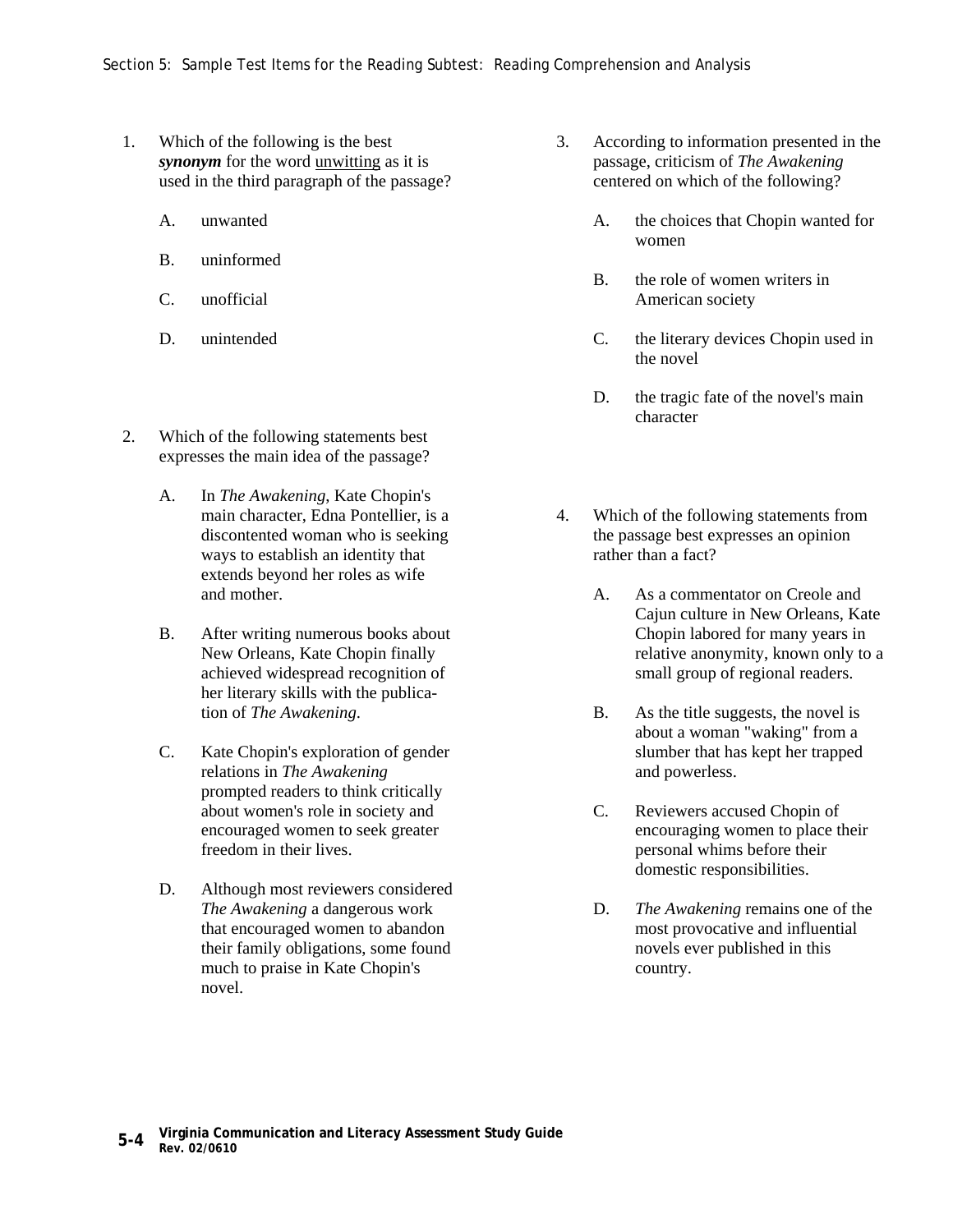- 5. Which of the following best represents the organization of the main topics addressed in the passage?
	- A. Traditional portrayal of women in American fiction
		- Kate Chopin's depiction of Edna Pontellier in *The Awakening*
		- Reviewer criticism of *The Awakening*
	- B. Kate Chopin and the development of the "feminist" novel
		- Character and plot of *The Awakening*
		- Comparison of Chopin and the Brontë sisters
	- C. Kate Chopin's creation of a new type of literary heroine in *The Awakening*
		- Reviewer criticism of Chopin's portrayal of women in *The Awakening*
		- Reasons why *The Awakening* continues to stimulate discussion
	- D. Kate Chopin's early writings about Creole and Cajun culture
		- Explanation of the title of *The Awakening*
		- Chopin's views of women's rights and their place in society